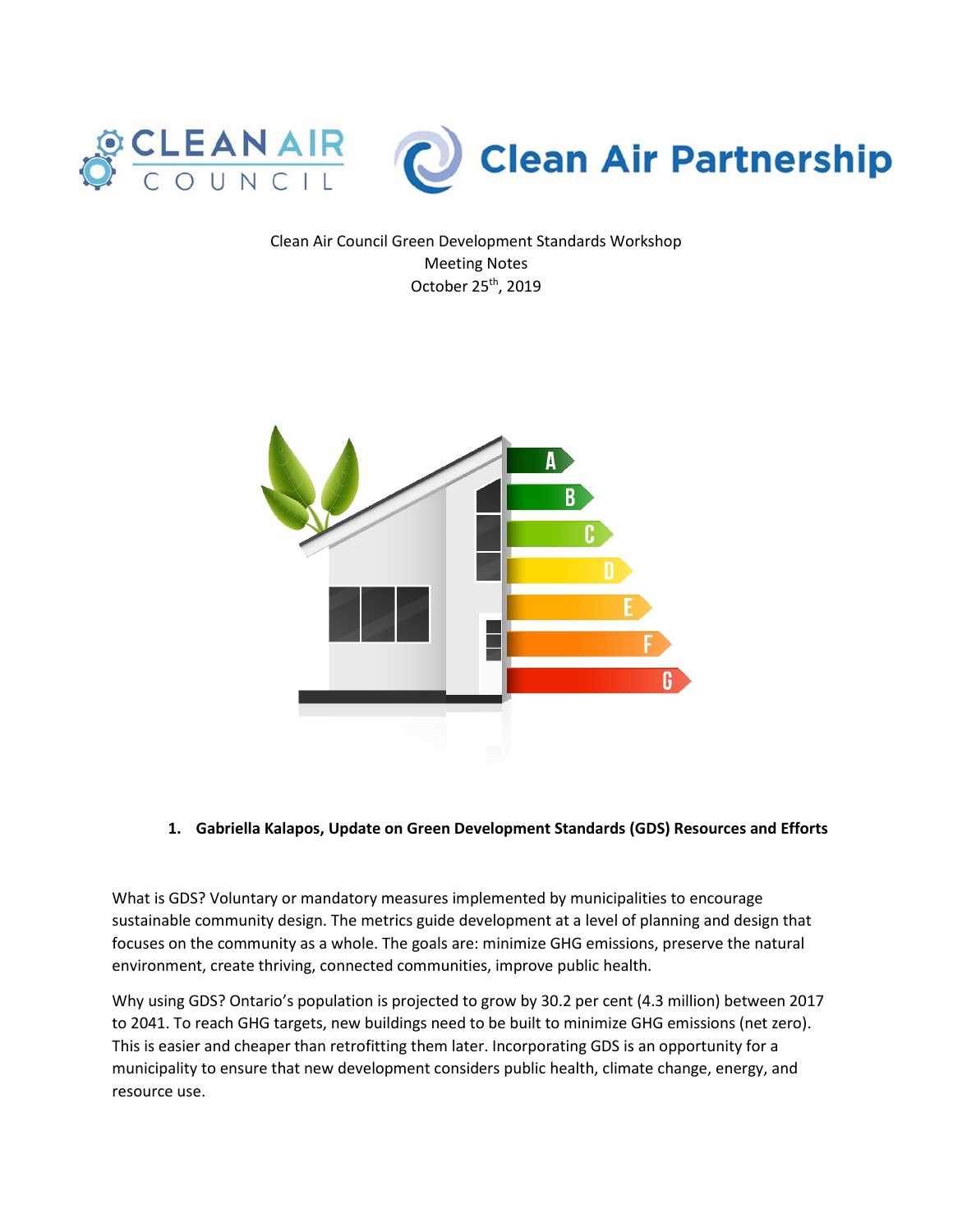What are the benefits of Green Development Standards?

- Building better quality buildings
- Reducing operating costs through decreased need for heating and cooling
- Increasing resilience to extreme weather and power disruptions
- Reduce GHG emissions
- Improve air quality and reduce the urban heat island effect
- Reduce storm water runoff and potable water consumption while improving the quality of storm water draining to water bodies
- Protect and enhance ecological functions, integrate landscapes and habitats and decrease building-related bird collisions and mortalities
- Divert household and construction waste from going to landfill sites.

What is the legislative framework? Municipalities have the tools in existing policy to enable these types of requirements. Municipalities have the authority and power to create GDS through the *Municipal Act* and *Planning Act*, where the latter includes the Provincial Policy Statement. At a local level, the Municipal Official Plan should have some broad principles or considerations that include GDS within the planning approval process. Finally, the Municipal Plans and Policies need to be aligned with the Regional Plans and Policies.

GDS toolkit provides a Milestone Framework that includes each step in developing and incorporating GDS. There are four main steps: Declaration Phase, Metric Development and Consultation, Implementation, and Monitoring and Reviewing.

The way we see the implementation of GDS happening is through a step approach to move to higher energy efficiency (also known as Tier approach). Examples of municipalities using the step approaches are Vancouver and Toronto. The difference is that Vancouver is looking from an energy perspective and Toronto from an emission perspective. Further, the national building energy code is also adopting a step approach. The consultation will be open in January 2020.

More information on the metrics and the step approach you can find in a webinar Clean Air Partnership delivered. You can access proceedings here: [https://cleanairpartnership.org/cac/meetings/green](https://cleanairpartnership.org/cac/meetings/green-development-standards-metric-rationale-and-incentives-pros-and-cons/)[development-standards-metric-rationale-and-incentives-pros-and-cons/.](https://cleanairpartnership.org/cac/meetings/green-development-standards-metric-rationale-and-incentives-pros-and-cons/)

Potential incentives for Green Development are:

- 1.Community Improvement Plans
- 2.Development Charge Rebates
- 3.Tax Increment Based Grants
- 4.Expedited Approval Process
- 5.Recognition Program
- 6.Density/Height Increases
- 7.LIC Financing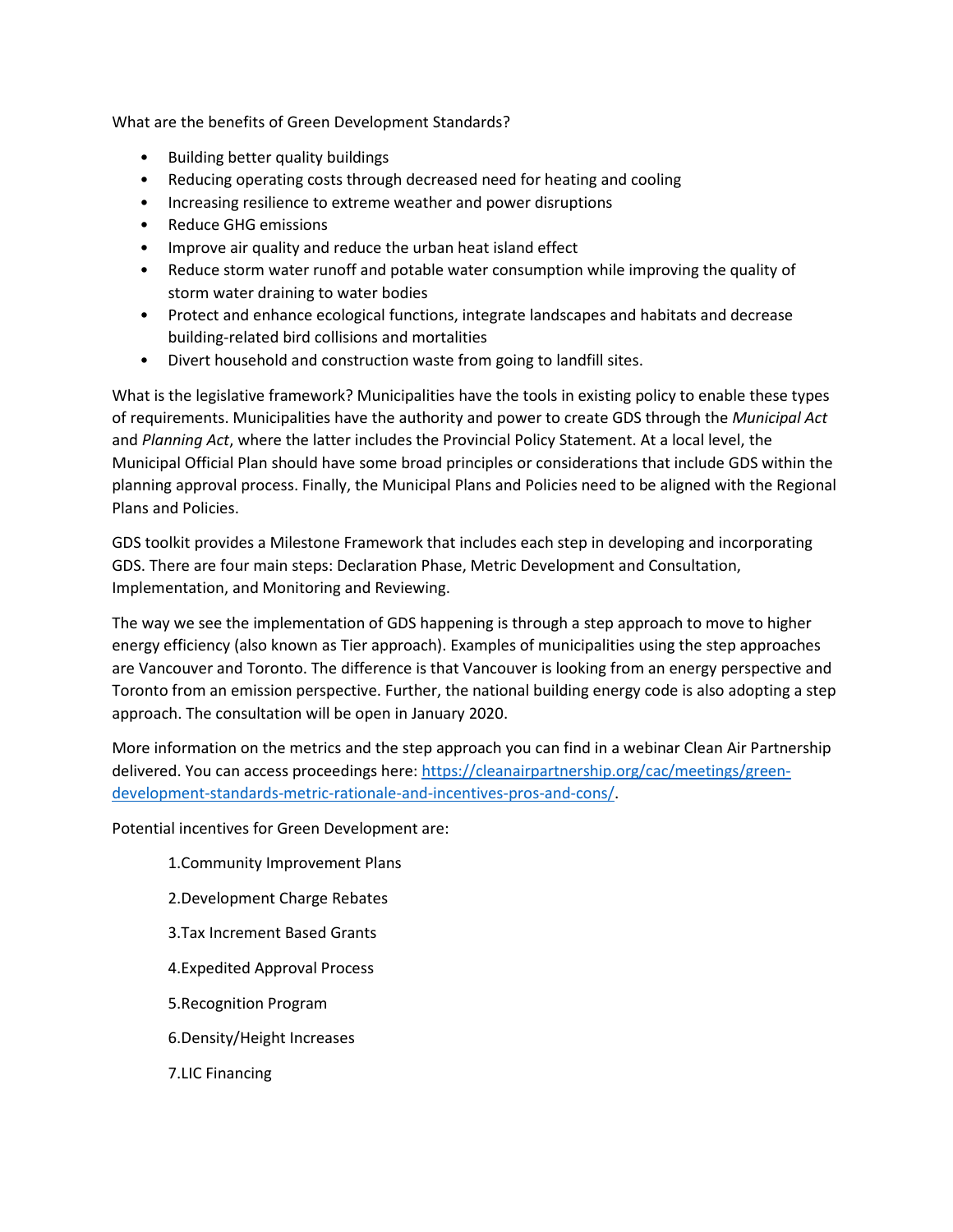# **2. Shaun Joffe, Great Gulf Homes: Advancing the Developer & Municipal Conversation on Advancing Lower Carbon Homes**

Some of the **challenges** that builders experience relates to the fact that different jurisdictions have different requirements and **use different metrics**. Further, implementing new requirements for energy efficiency and/or emissions reduction requires **consistent and continues training for the sells team, mechanical trades, and architect**. The biggest challenge, however, is **timing.** From figuring out what standards are in play in the particular municipality (site approval, permit…) to the approval process, which sometimes can take up to 7 years. During this time period, some requirements might change.

For this reason, a step approach, such as Toronto GDS, is a good approach that shows what is coming and the next steps. Nevertheless, timing is the biggest burden for builders, and if there is a way municipality to accelerate the approval process, that will be the best incentive. Perhaps, it can establish an expedited approval process for buildings that are Tier 3 or Tier 4, similar to the expedited approval process for the Affordable Housing program in Toronto.

The **needs** that had been identified are **having standardization of government standards and across the region.** Further, there is a need for **educational programs for homeowners on energy efficiency, architects, and trades.** Communicating Lower Carbon Homes with focus on tenant comfort, as opposed to reducing GHG emissions, will resonate better with homeowners and perhaps will make a change in their preferences moving away from glass buildings. Meanwhile, architects should move towards low carbon building design, reducing the glass surfaces; and education on trades will allow meeting the requirement needed to move towards net-zero buildings.

Furthermore, there is a need for **different departments within the same municipality, to be involved in decision making and approval process** (Planers, Developers, Energy Division, Climate Change/Sustainability staff). Perhaps, a good practice would be to have one leader among all departments to whom builders can connect/contact in need and who can communicate with the rest of the staff involved. A great example of such initiative is from City of Mississauga. They have a process called DARK Meeting, where it is required for every department to be in the room for preliminary process discussion.

Questions/Comments:

1. The importance of having a 3<sup>rd</sup> party certification (e.g., LEED, CaGB, BOMA)

Third-party certification organizations are more flexible and can more easily make updates/changes and push forward, as compared to municipalities. Municipalities are slower to approve, adopt, and implement programs. Nevertheless, municipalities have the advantage of the policy to use  $3<sup>rd</sup>$ certification.

2. Submission process

Municipalities, similar to builders, would like a better/easier submission process. However, this requires additional resources (staff, designated time, funding) that often are insufficient. In regards to timing, sometimes an approval is slow because of council approval.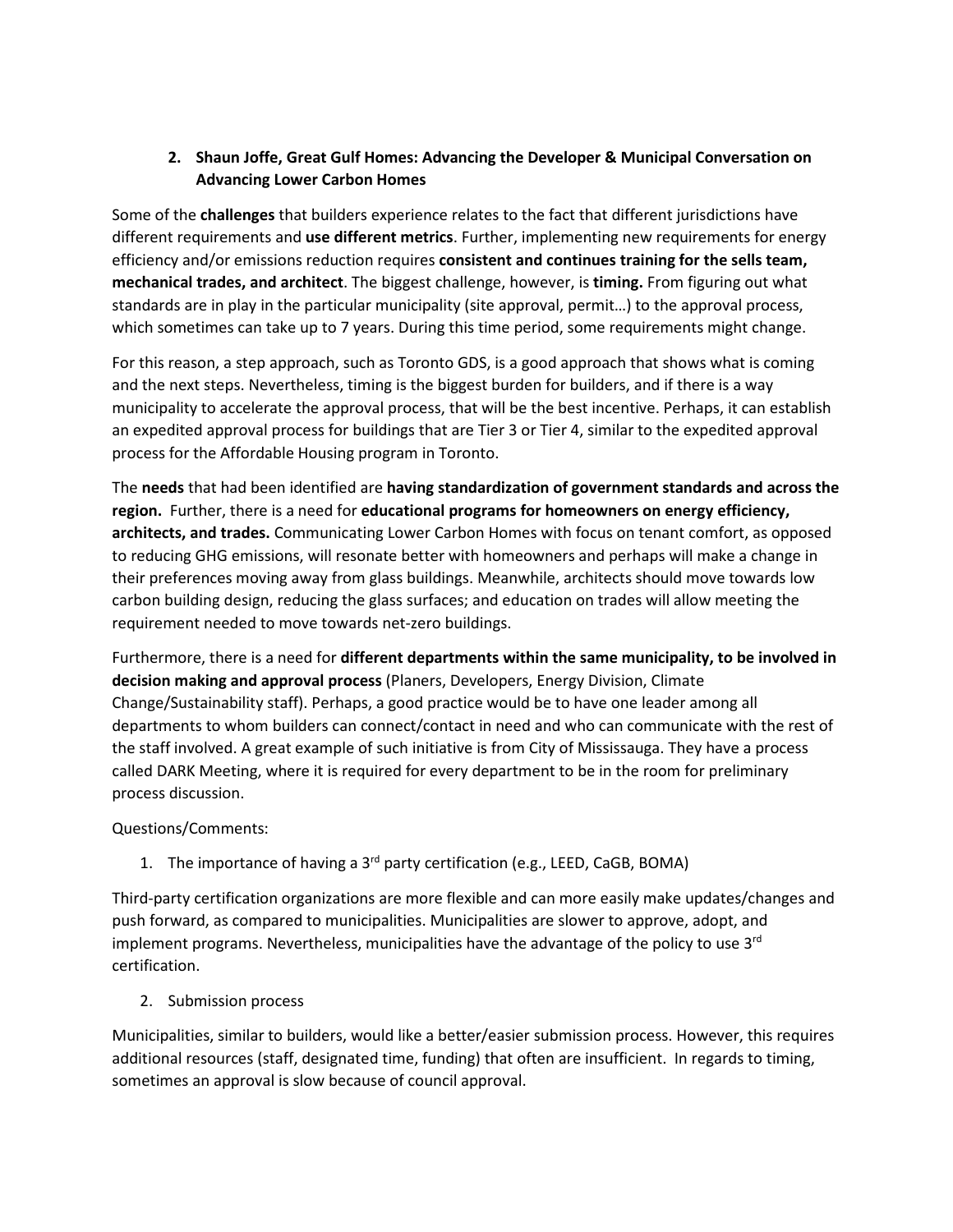# **3. Andrew Pride, Pride Consulting: National Model Building Code – Advancing Net Zero Buildings**

**Canadian Codes Development System** is based on collaboration between the provincial and territorial regulatory authorities, the Canadian Commission on Building and Fire Codes (CCBFC) and the NRC. The Commission stands for independence from federal and provincial/territorial governments, which gives it the buy-in from industry. All committee is balanced by region and interest and decisions are made by consensus. The provinces and territories pass legislation enacting building, plumbing, energy and fire regulations. This legislation either refers to the relevant national code or a provincial code. Even in provinces that have their codes such as BC, Alberta, Quebec and Ontario, the codes are substantially based on the National Model Codes. They inform the Commission of their policy goals. And some provinces (AB, QC and BC) contribute substantially to the funding of the system. The NRC provides technical support to committees and conducts research to support decision making. **But NRC has no regulatory authority and staff does not vote on committees.** NRC is currently in the process of copying this model to develop codes and guides for climate resilient infrastructure in the hopes that this will create the same buy-in among infrastructure regulators and industry

In this presentation, Andrew introduced the most significant changes to the National Energy Code of Canada for Building (NECB) and Section 9.36. Of the National Building Code (NBC). A total of 23 Changes are proposed to NECB and Section 9.36. of the NBC. Andrew focused on the following changes:

- Airtightness testing
- Fenestration and door areas
- Thermal transmittance of opaque assemblies and fenestration
- Lighting
- HVAC and service water heating
- Alignment with the EnerGuide system
- Tiered performance requirements

Changes under the first 4 items are proposed for the building envelope and lighting part of the NECB only. Changes proposed for item number 5 and 6 on the list above to both NECB and Section 9.36. of the NBC. While the changes for item no. 7 i.e. alignment with the EnerGuide rating system is proposed for Section 9.36. of the NBC only.

# **NECB deals with energy efficiency requirements for Part 3 buildings, while Section 9.36. of the NBC deals with the energy efficiency requirements for Part 9 buildings.**

To decrease the overall building energy consumption, **the thermal performance** of the building envelope has to be improved through a better thermal performance of opaque and fenestration surfaces and lowering the fenestration areas. To accomplish that, three more changes are proposed to the building envelope part of the NECB:

- The allowable fenestration and door areas are being reduced to 10 30% (depending on the climate zone). This change will result in archetype averaged energy savings of -1.4 – 5%.
- Thermal transmittance values for opaque building assemblies is changed, which will result in archetype averaged energy savings of  $0.1 - 1.2$ %.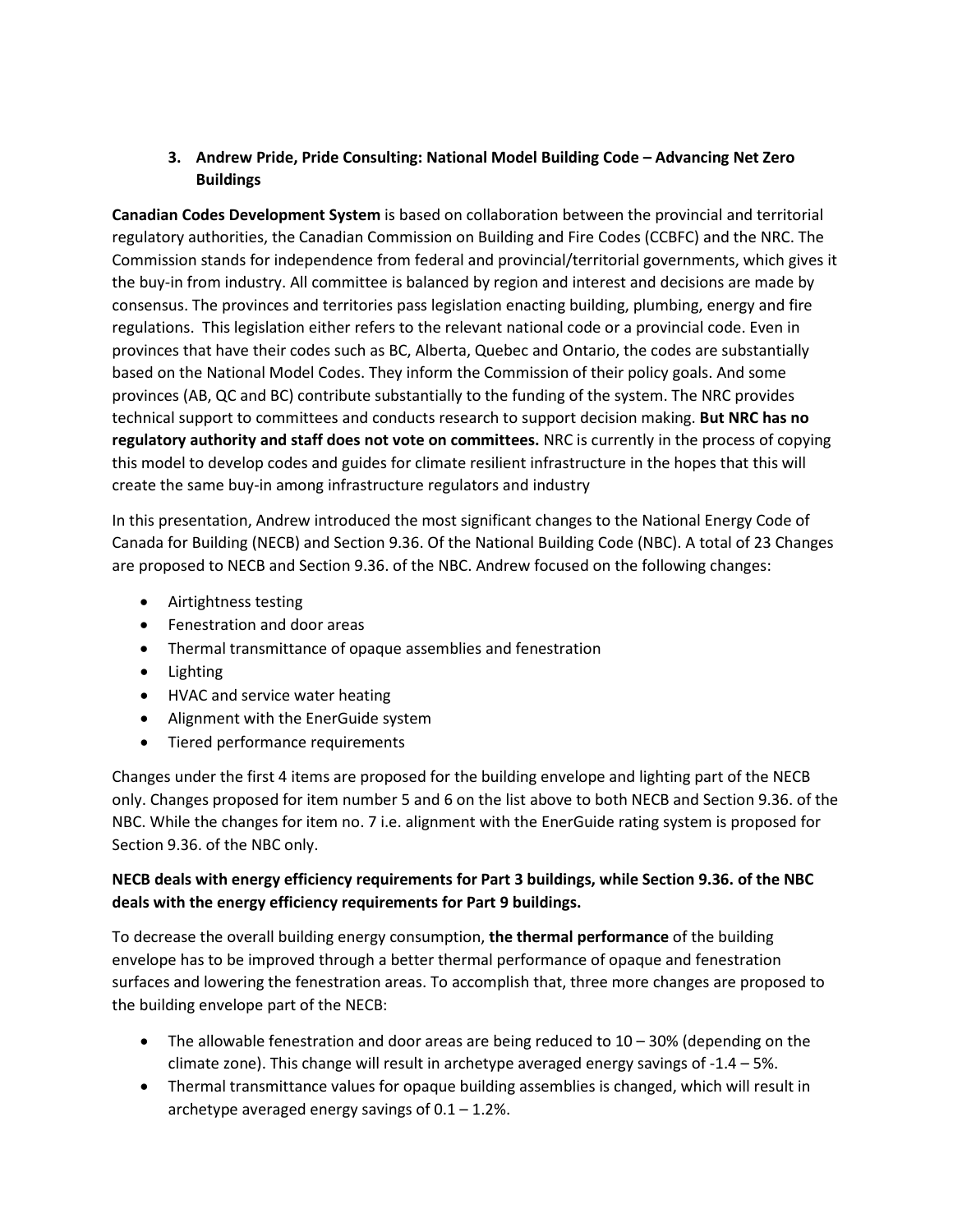• Thermal transmittance of fenestrations and doors are being changed in consultation with the fenestration industry. This change is to result in archetype averaged energy savings of 0.5 – 2.8%.

## **Interior Lighting:**

To catch up with the advancement that is happening for the lighting product efficacy in the Canadian and North American marketplace, the Lighting power density (LPD) values in the NECB are updated. It harmonizes the NECB with ASHRAE Standard 90.1. Relative to NECB 2017, the effect of this change on the overall building energy savings ranges from 0.2 to 5.9%.

## **Exterior Lighting:**

Certain exterior lighting areas are not addressed by the NECB, and this exhibits a gap in the current provisions. To address this issue, a new table is added to address the exterior lighting areas not covered by the existing Code provisions. This change also harmonizes NECB with ASHRAE 90.1. A consultant study found that the lighting designers will have no difficulty in new lighting designs within the proposed LPD values, as the lighting system costs will be lower than the NECB 2017 baseline values, resulting in a simple payback of 0 years.

**The HVAC and SWH** performance requirements both in NECB and Section 9.36. of the NBC are out of date and do not align with current and anticipated minimum Canadian standards for the manufacture and sale of these devices. The updates to equipment performance requirements in the NECB and Section 9.36. of the NBC include: adding equipment that was previously missing aligning equipment with the forthcoming amendments to the federal energy efficiency regulations, and other standards such as ASHRAE and CSA. The proposed changes will have a limited impact since the equipment is already or soon to be regulated to these performance levels through regulations beyond the codes. Alignment of the code's requirements and regulations will reduce confusion and inconsistency in the market.

#### **Tiered Performance Requirements**

To prepare the industry for increasingly stringent energy efficiency codes in the future and acclimate industry to the use of performance modelling solutions as a comprehensive compliance methodology, it is proposed to introduce tiered performance requirements that will offer increased flexibility to authorities having jurisdiction (AHJ). A new Part 9 is introduced into the NECB. This new Part adds another compliance path for compliance. It proposes four tier levels for NECB, with each successive tier being more stringent in terms of the building's overall energy consumption. This path relies on existing Part 8 for energy modelling.

Similarly, a new Subsection (9.36.6.) is introduced for tiered performance requirements for the Part 9 buildings. It defines five tiers with each tier specified in terms of three parameters: overall energy performance improvement, improvement in building envelope performance and airtightness level. For Part 9 buildings, two more new Subsections are being proposed to supplement the tiered approach. The first Subsection proposes a prescriptive approach for tier 2. This Subsection uses the energy conservation points system which has broad acceptance through the ENERGY STAR for New Homes program. The second Subsection defines air leakage rates in terms of the most commonly used metrics: Air Changes Per Hours, Net Leakage Area and Net Leakage Rate.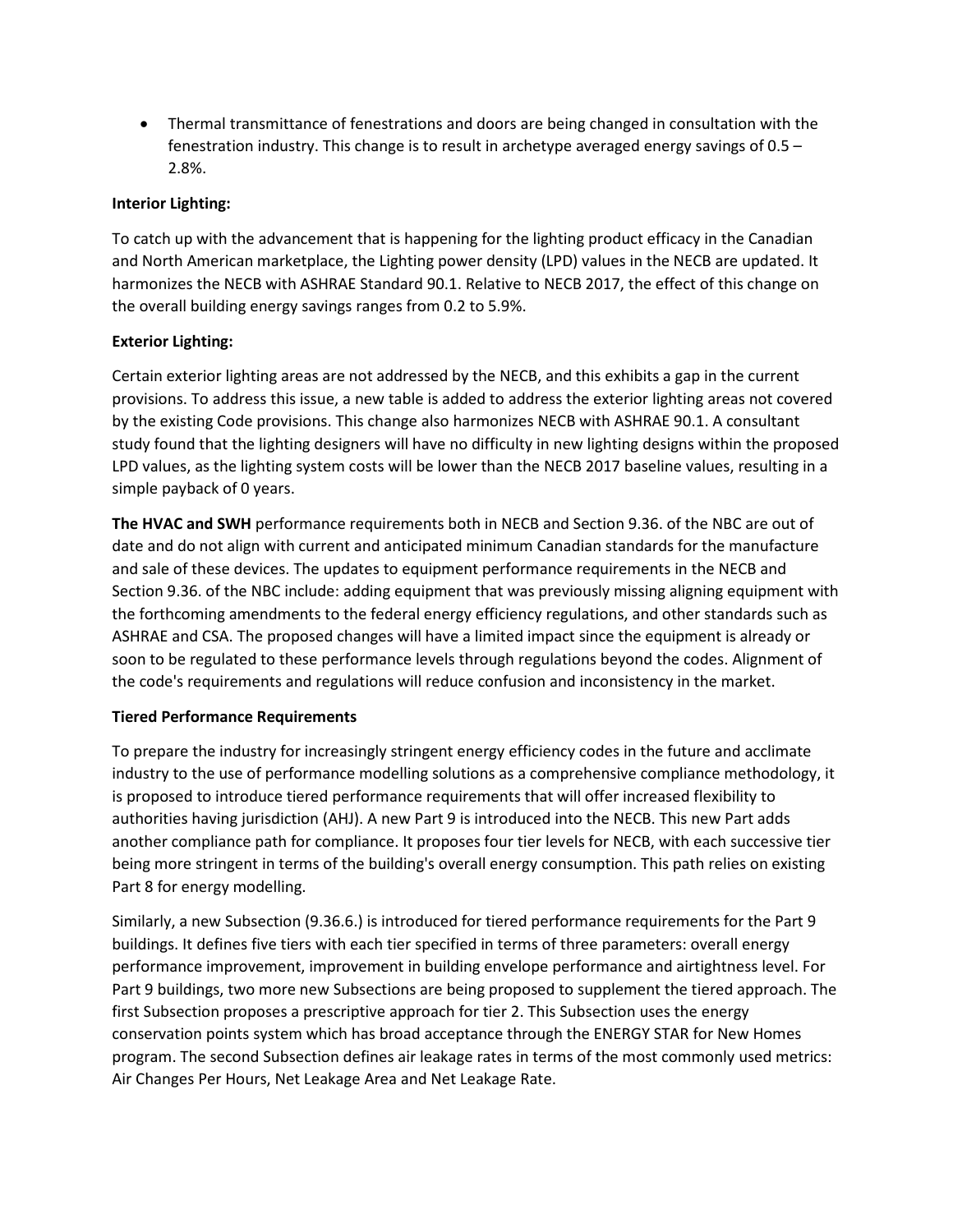## **Alterations to Existing Buildings guide** is in process and will be available 2020

There will be a consultation on the new National Building Code, where CAC members can provide collective or individual input.

## **4. Tim Weber, Diverso Energy: The Geothermal Utility Business Model**

Diverso Energy Design, builds, owns and operates geothermal systems for Multi-Residential, Office & Institutional clients. Following a utility-like model, a Third Party Owner will design, build, pay for, own and operate the Geothermal Borefield. The solution they provide reduces construction cost, improves building value, and allows to meet the emissions/energy reduction targets. **However, an important point that Tim made is that even though they have the solution, often builders will not consider using their service because they are not required to. This is where the municipalities have an important role to play by strengthening the GDS requirements.** 

## **What is geothermal?**

Plastic Pipes & Pumps that under the ground and circulate water. The ground is used as a battery to provide Thermal Energy. During the summer months, heat from the building is rejected into the ground to cool the building. During the winter months, heat is extracted from the ground to heat the building. The system is compatible with conventional in-suite HVAC equipment (Heat Pumps, Water Source VRF, 2/4-Pipe fan coil).

## **Why geothermal?**

It eliminates the need for Cooling Towers & Heating Boilers. It reduces Carbon by up to 80% & Energy Usage Intensity by up to 15%. Increases GFA & Amenity space and it is more reliable than a conventional cooling tower & boiler system

#### **Geothermal challenges**:

Capital cost is up to 10x more than a cooling tower and boiler and requires an intensive installation process. Also, Borefield requires constant temperature management but project engineers have limited geothermal management experience. Lack of experienced implementation partners harms the process by potential delays on a project schedule.

#### **Benefits for Building Owners**

Budget Certainty - Variable operating costs attached to the displaced conventional equipment are replaced with a single fixed fee.

Guaranteed Performance - The Agreement carries a 30-year performance guarantee removing any uncertainty that this system will perform throughout the term

Marketability- Benchmarking programs highlight buildings with geothermal increasing

marketability.